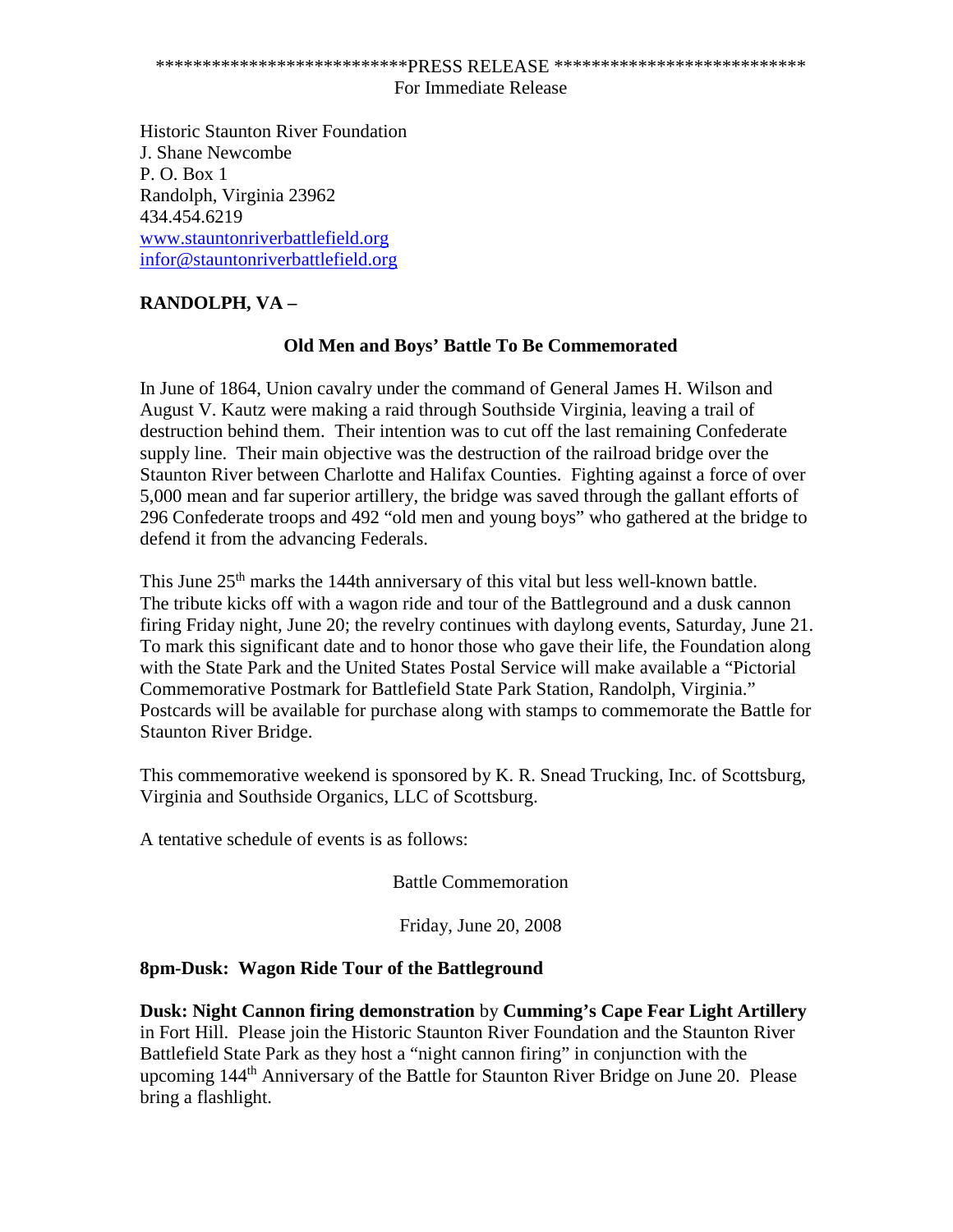Saturday, June 21, 2008 Tentative Schedule

**9:00am – 10:00am: Military Service Award Ceremony** at Fort Hill near UDC monument, presented by the Halifax Chapter of the **United Daughters of the Confederacy** and the Historic Staunton River Foundation. These serve awards are presented to veterans who are lineal descendants of Confederate Veterans. The **Historic Staunton River Foundation** will present commemorative medals to recognized descendants of the participants of the Battle for the Staunton River Bridge.

**10:00am – 1:00pm: Members of the Sappony Indian Nation** will be present at Roanoke Station in Randolph with displays pertaining to their heritage and history. Sappony will demonstrate wood carving methods and the art of using a blowgun. In addition, Sappony food and merchandise will be available for purchase.

**10:30am – 12:00pm: Guided Battlefield tour and narration** will begin at the Roanoke Station in Randolph and conclude at the Clover Visitors Center. Parking is available at both locations, and a bus will be provided for transportation.

**11:30am: Lunch** – Hotdogs, BBQ, chips and beverages will be available for purchase at the Picnic Shelter at the Clover Visitors Center.

**1:00pm – 1:30pm:** "**Jeff Davis and the White House of the Confederacy**," a lecture presented by **Abdur Ali-Haymes** in the Conference Room of the Clover Visitors Center. He joined the staff of the Museum of the Confederacy in 2000 after spending 30 years in the army as a Command Sergeant Major. He is a native of Halifax County.

**1:30pm – 2:00pm: Sam Craghead**, Marketing Outreach Specialist for the Museum of the Confederacy, will speak about the expansion of the museum that will be coming to Appomattox.

**Throughout the day:** Living History Encampment presented by Confederate re-enactors from the **14th Virginia Infantry, Co. K**, the **23rd Virginia Infantry, Co. I, Central Guards**, and **Oliver's Battery, 21st Virginia, Co. C** will be located next to Fort Hill. Prisoner demonstrations and confederate cooking will be shown for public participation.

**Throughout the day:** Cannon firing demonstrations by **Cumming's Cape Fear Light Artillery** in Fort Hill. A "firing schedule" will be available in the Clover Visitors Center.

**Throughout the day:** Pictorial **Commemorative Postmark** for Battlefield State Park Station Randolph, Virginia. A commemorative postmark will be available at the Clover Visitors Center and 30 days thereafter at the Randolph Post Office. Rare and unique postcards will be available for purchase along with stamps.

This is a "tentative schedule" and every effort has been made to maintain and keep it accurate. If you or someone you know is a descendant, please inform a representative from the contacts below. Let us know if you are interested in helping plan or volunteer for this or one of the Foundation and Park's many other events held throughout the year. For more information of the Battle Commemoration and upcoming events, please visit the